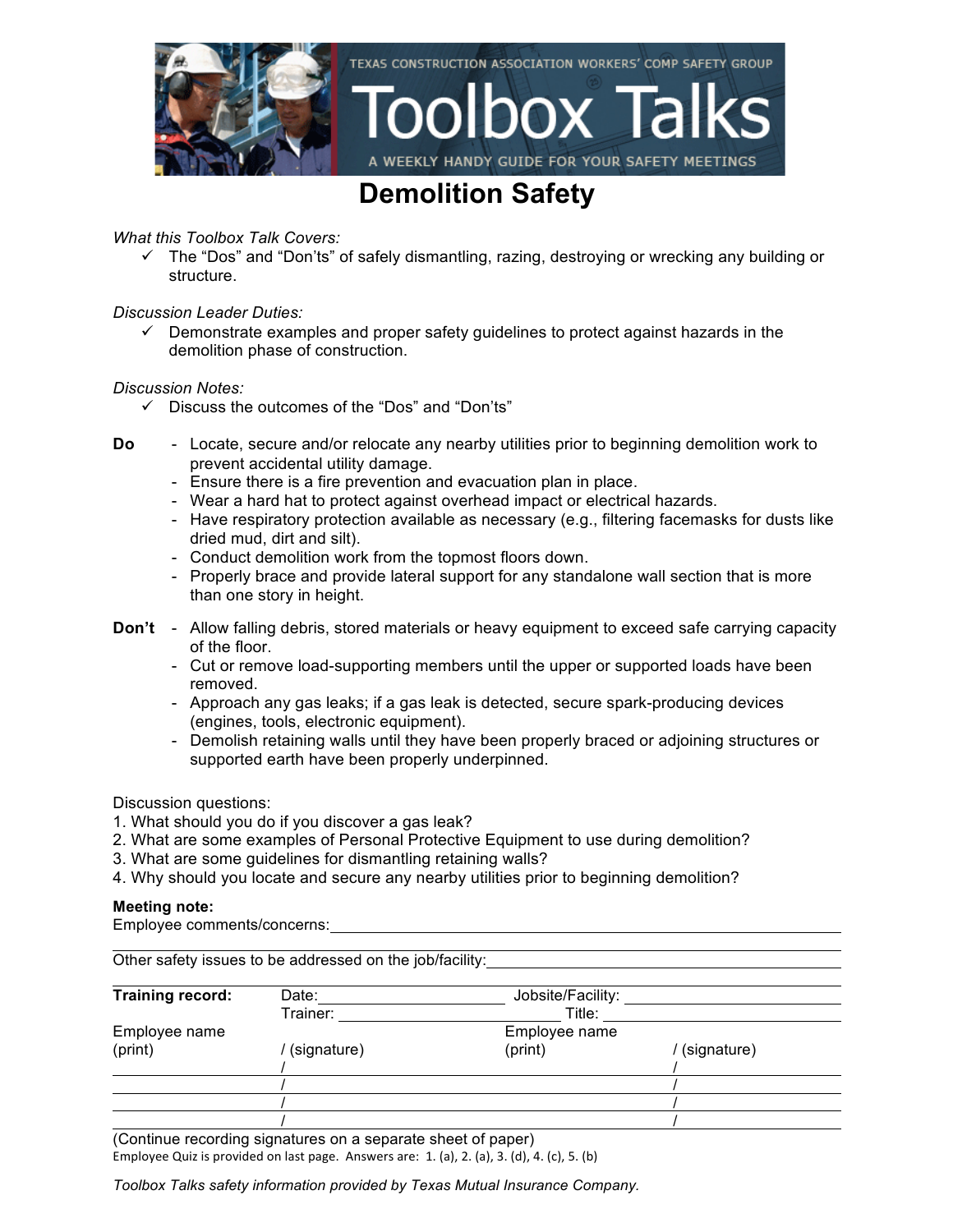

# **Demolition Safety**

### **Hazards include:**

Accidents due to unknown factors make demolition work particularly dangerous and can result in serious injury or even death. 

### **Smart Safety Rules**

- Have an engineering survey that includes the condition of the structure and the possibility of an unplanned collapse prior to starting demolition.
- Identify building materials that may contain hazardous materials such as asbestos, mold or lead.
- Enclose material chutes that are at an angle greater than 45 degrees.
- Remove or secure objects (glass, structural members) that may fall while workers work under them.
- Provide and use safe walkways to reach any point without having to walk on exposed beams.